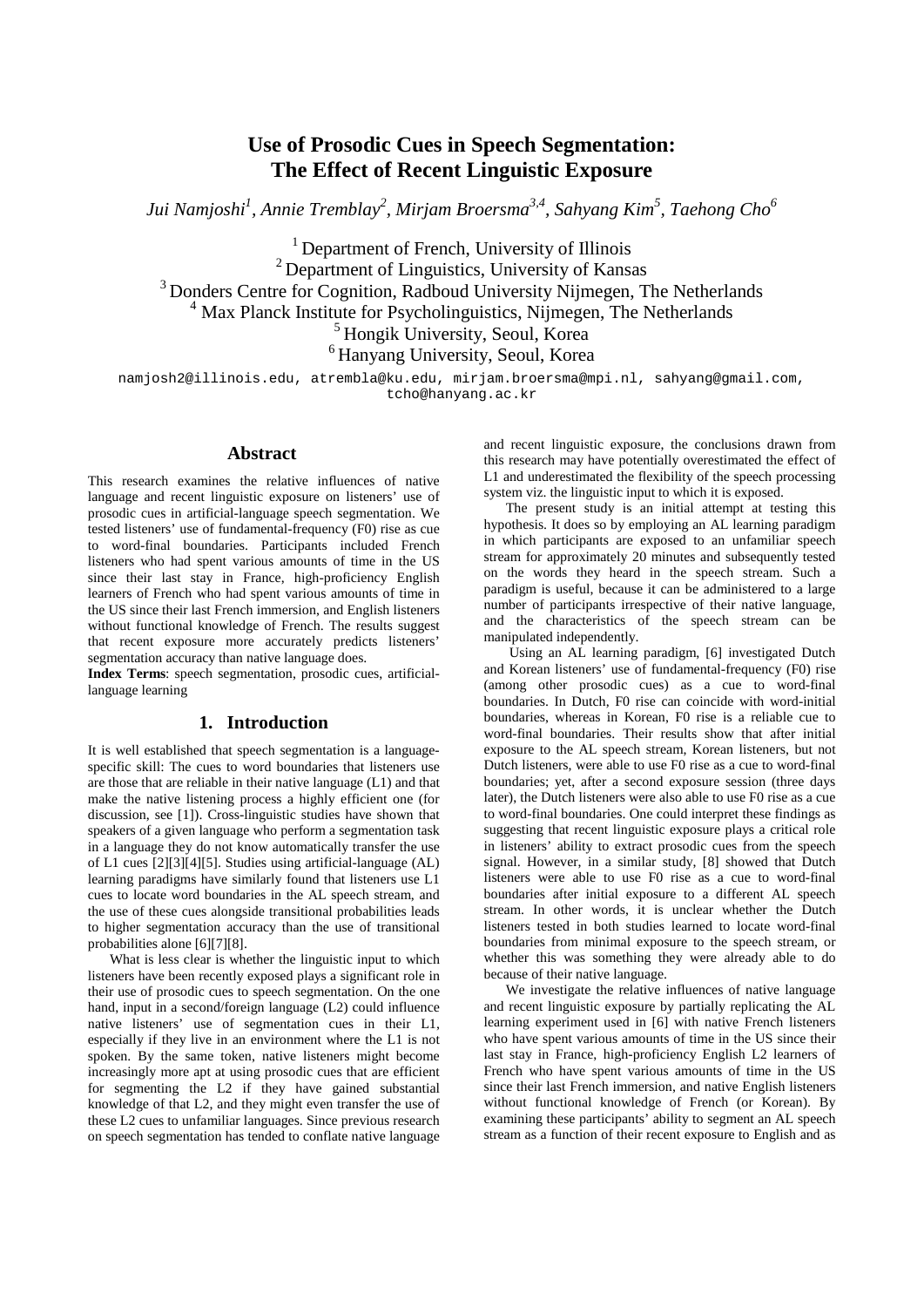a function of their knowledge of French, we may decouple the effects of native language from linguistic input on listeners' extraction of prosodic cues from the speech signal. The prosodic systems of French and English make this pairing of languages ideal for investigating the use of F0 rise as a cue to word-final boundaries.

Similarly to Korean, accented syllables in French occur at the right edge of the Accentual Phrase (AP), and thus are word-final; in non-utterance-final positions, these accented syllables have higher F0 and longer duration than the corresponding unaccented syllables [\[9\]\[10\].](#page-3-5) Native French listeners use these prosodic cues to parse accented syllables as word-final syllables [\[11\]\[12\]](#page-3-6)[\[13\].](#page-3-7) It should be mentioned, however, that F0 rise (without the concurrent presence of increased duration) can also mark the beginning of the AP in French [\[9\]\[10\],](#page-3-5) and native French listeners also use this prosodic information to locate word-initial boundaries [\[14\]\[15\]](#page-3-8)[\[16\].](#page-3-9) Conversely, in English, accented syllables tend to be word-initial [\[17\]\[18\],](#page-3-10) with F0 rise, increased amplitude and, to some extent, increased duration signaling this wordinitial prominence, but with increased duration also being a reliable cue to word-final boundaries [\[8\]\[19\]](#page-3-4)[\[20\].](#page-3-11) Native English listeners have been found to use this prosodic information to identify word-initial boundaries in continuous speec[h \[21\]\[22\]](#page-3-12)[\[23\].](#page-3-13)

Our participants heard the condition of the AL experiment in [\[6\]](#page-3-3) where F0 rise marked word-final boundaries. Given the distinct prosodic systems of French and English, if the L1 plays an important role in listeners' use of prosodic cues in speech segmentation, native French listeners should outperform both high-proficiency English L2 learners of French and native English listeners without functional knowledge of French (or Korean), even if the majority of the native French listeners were tested in the US and had spent various amounts of time in the US since their last stay in France. By contrast, if it is knowledge of French that matters, then native French listeners and high-proficiency English L2 learners of French should outperform native English listeners without functional knowledge of French (or Korean), and the L2 learners' performance should improve as their proficiency in French increases. A third possibility is that the listeners' ability to use F0 rise as a cue to word-final boundaries may decrease as the amount of time they have spent in the US since their last stay in France (for the native French listeners) or since their last substantial (i.e., 3+ months) French immersion (for the English L2 learners of French) increases.

# **2. Method**

### **2.1. Participants**

Ten native French speakers from France (L1 French group; mean age: 26.7, standard deviation (SD): 5.5), 10 native speakers of American English at high proficiencies in French (L2 French group; mean age: 27.3, SD: 2.3), and 10 native speakers of American English without functional knowledge of French or Korean (L1 English group; mean age: 24.3, SD: 4.3) participated in this study. Eight of the 10 native French speakers lived in the US at the time of the testing and had not returned to France for 31.2 months (SD: 38.4). The English L2 learners of French had first been exposed to French at the mean age of 13 (SD: 5.5); they had lived in a French environment for 14.3 months (SD: 10.7); they used French 21.6% of the time every week (SD: 16.1); and they had been in the US for 49 months (SD: 31.4) since their last substantial

(3+ months) French immersion. The L2 learners' proficiency in French was established on the basis of a cloze (i.e., fill-inthe-blank) test [\[24\].](#page-3-14) The L2 learners received a mean cloze test score of 33 (SD: 4.3), which is in the range of students who pursue graduate studies in French in the US.

### **2.2. Materials and Procedures**

The experiment consisted of two phases: an exposure phase and a test phase.

In the exposure phase, participants were exposed to the AL speech stream used in [\[6\]](#page-3-3) where F0 rise marked word-final boundaries. The AL consisted of six trisyllabic words. Four consonants (/p, t, k, m/) and four vowels (/a, i, u,  $\varepsilon$ /) were used to create 16 syllables, which were then combined into six trisyllabic words: [tikepu], [petami], [mupaki], [kapime], [kutepa], [pimatu]. Ten repetitions of the syllables were recorded individually by a female native speaker of Korean, who recorded the stimuli for [\[6\].](#page-3-3) (Since the selected consonants and vowels are similar in French and Korean, we do not anticipate that this should adversely affect the results.) The syllables selected for the AL had their duration, intensity, and F0 normalized to the average value of all syllables. All syllables were 252 ms long and had a baseline F0 of 190 Hz.

The syllables were then combined to create the six trisyllabic words, and the last syllable of each word had its F0 raised to 250 Hz. The words were randomly concatenated such that each word would be heard a total of 126 times throughout the AL. No word occurred twice in a row, and there was no pause between any of the words. Syllable-to-syllable transitional probability ranged from 0.5 to 1 within words and from 0.03 to 0.44 between words. The total duration of the AL was approximately 10 minutes, and the participants listened to it twice (total = 20 mins.). There were 20-ms fade in and fade out periods at the beginning and end of the speech stream so that listeners could not use the onset of the initial word and the offset of the final word to locate word boundaries.

In the test phase, the participants heard 36 pairs of trisyllabic sequences, and for each pair they identified which word they thought they heard in the AL. These 36 pairs were created by comparing the six AL words to three part-words and three non-words. Part-words had an additional syllable added to the last two syllables of a legal word (the transitional probability between the second and third syllables was 0.39- 0.44). Non-words had syllables in a completely unfamiliar order, the transitional probability within them being zero. All syllables in the test phase had a baseline F0 of 190 Hz.

The participants were told that they would be listening to an AL. They were told that the AL was not French or like French, and that they should not be looking for French words in the speech stream. However, because many of the participants were recruited from French classrooms, and given the affiliation of the first author (who administered the experiment), the participants knew that French was likely to be involved one way or another.

#### **2.3. Data Analysis**

For the purpose of statistical analysis, since we had only 10 participants per group, we replaced missing and outlying data as follows.

Since one native French listener's number of months spent in the US since her last stay in France was higher than two SDs away from the mean of all the participants who had functional knowledge of French (her time spent in the US: 120; mean: 37, SD: 35.3), this outlying value was replaced by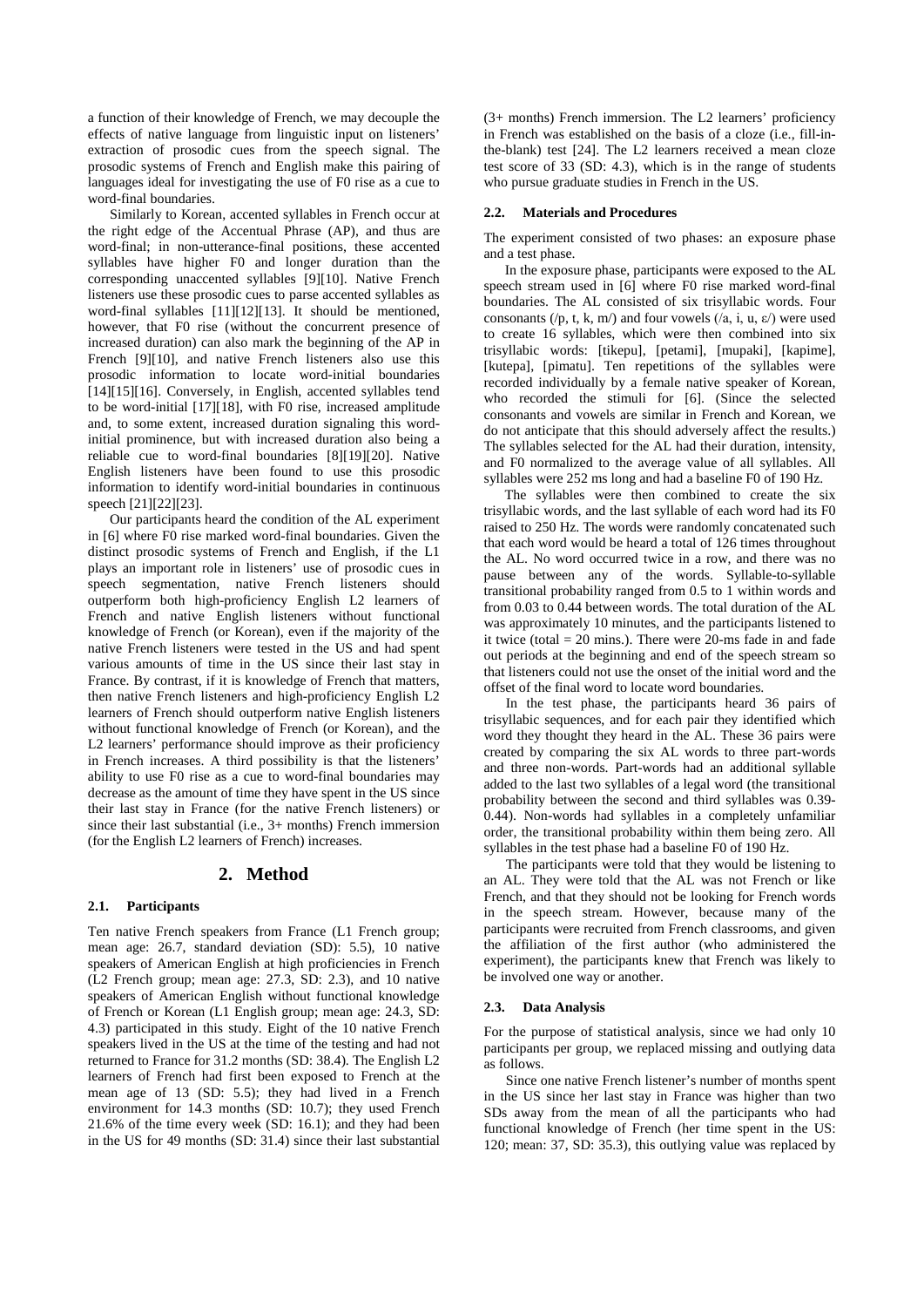the value of two SDs above the mean (107.5 months) so that it would not drive any effect we may find.

We defined substantial immersion in a French-speaking environment as greater than 3 months. Two L2 learners had never had substantial French immersion. Thus, for them, time spent in the US would have corresponded to their age multiplied by 12 months. These values would have been much too high as compared to the others, potentially driving any effect that we may find. These two L2 learners were therefore assigned a number of months in the US that corresponded to two SDs above the mean for the group of L2 learners (assignment: 90 months; mean; 25.8, SD: 25.8).

Two L2 learners did not complete the cloze test because they knew the answers to the test. We therefore assigned them the mean score that the other eight participants received on the test (i.e., 33). These L2 learners were graduate students in French, so we believe this score assignment is a close reflection of their proficiency in French.

First, we performed one-sample *t*-tests on the participants' mean accuracy to determine if each group had obtained accuracy rates that were significantly above chance (50%). Then, we ran logit mixed-effects models on the participants' accuracy in selecting the word that they thought had been heard in the AL (for discussion, see [\[25\]\)](#page-3-15). All models had participant and test item as crossed random variables, but they differed in their dependent and fixed variables. The first two models were performed on all the responses (1=correct, 0=incorrect), with either L1 (French, English) or functional knowledge of French (yes, no) as fixed variable. L1 and functional knowledge of French were not included in the same model because they were partially correlated: For native French listeners, L1 always coincided with knowledge of French, whereas for the native English listeners who had no functional knowledge of French, it never did. The third model was performed on the responses of the participants who had functional knowledge of French, with both L1 and months spent in the US since their last stay in France or since their last substantial French immersion as fixed variables. One should note here that the native French listeners as a group, including the two French listeners who were tested in France, had been in the US for a smaller number of months than the L2 learners (respectively, 23.7 vs. 49 months). Finally, a fourth model was performed on the L2 learners' responses, with proficiency (cloze test scores) and months of French immersion as fixed variables. The two fixed variables in this model were not correlated (*r*=.05).

## **3. Results**

Figure 1 shows the percentage of correct responses and the standard error that each group obtained on the word identification task. The percentages and standard errors were computed from the participant means.

One-sample *t*-tests revealed that the L1 French group obtained accuracy rates that were significantly above chance,  $t(9)=3.4$ ,  $p<.008$ ; however, the L2 French group performed only marginally significantly above chance,  $t(9)=1.9$ ,  $p<.089$ , and the L1 English group's performance was only at chance, *t*(9)=1.2, *p*<.217.

The first logit mixed-effects model (on all listeners' accuracy) revealed a marginally significant effect of L1,  $z(1079)$ = 1.8, *p*<.1. The second logit mixed-effects model (on all listeners' accuracy) revealed no significant effect of knowledge of French, *z*(1079)= 1.5, *p*>.1.

Figure 1. *Percent accuracy rates*



The third logit mixed-effects model (on the accuracy of only the listeners who had functional knowledge of French) revealed a significant effect of months spent in the US after last stay in France or last substantial immersion in a Frenchspeaking environment,  $z(717) = -3.4$ ,  $p < .001$ , but no effect of L1 and no interaction between months spent in the US and L1, *z*'s<|1|. Figure 2 illustrates the relationship between the participants' number of months spent in the US and their accuracy on the segmentation task. As can be seen from this figure, the accuracy means for each participant show a sharper decline during the first 20 months of stay in the US than thereafter, suggesting that this relationship may not be linear.

Figure 2. *Months in the US as predictor of accuracy*





Finally, the fourth logit mixed-effects model (on only the L2 learners' accuracy) revealed no significant effect of proficiency or months spent in a French speaking environment, and no interaction between the two,  $z$ 's<|1|.

These results indicate that time spent away from a Frenchspeaking environment is the best predictor of the participants' ability to use F0 rise as cue to word-final boundaries in an AL. The effect of L1 did have a marginal effect on the analysis of all the accuracy, but it was also the case that the group of native French listeners had spent less time in the US after their last stay in France than the English L2 learners of French after their last substantial immersion. In other words, it is unclear whether the observed effect of L1 is indeed a mild one or whether it can be attributed to the native French listeners' more recent exposure to French as compared to that of L2 learners.